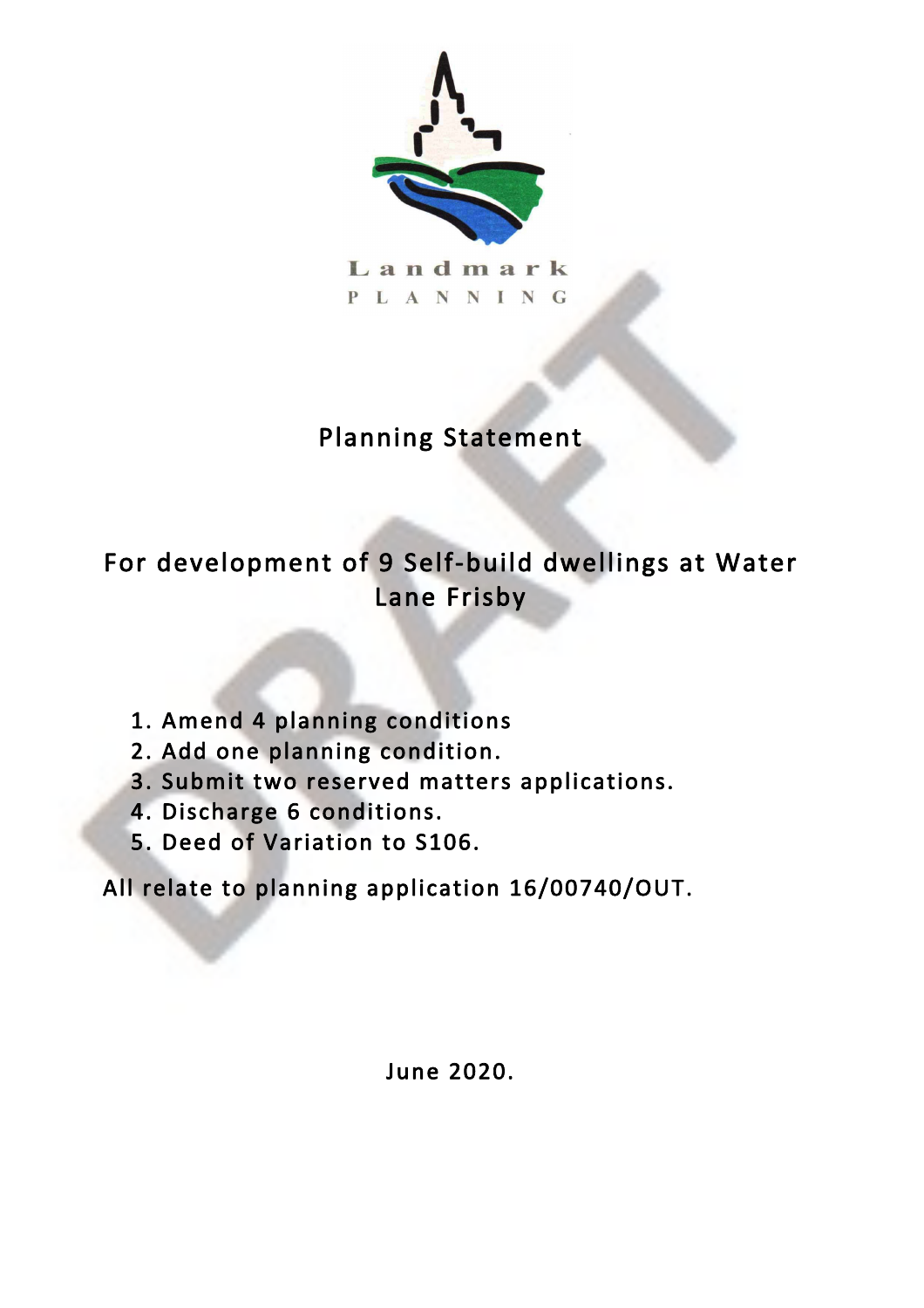

Landmark Planning Ltd, 10 Salisbury Road, Leicester, LE1 7QR T: 0116 2856110 E: pw@landmarkplanning.co.uk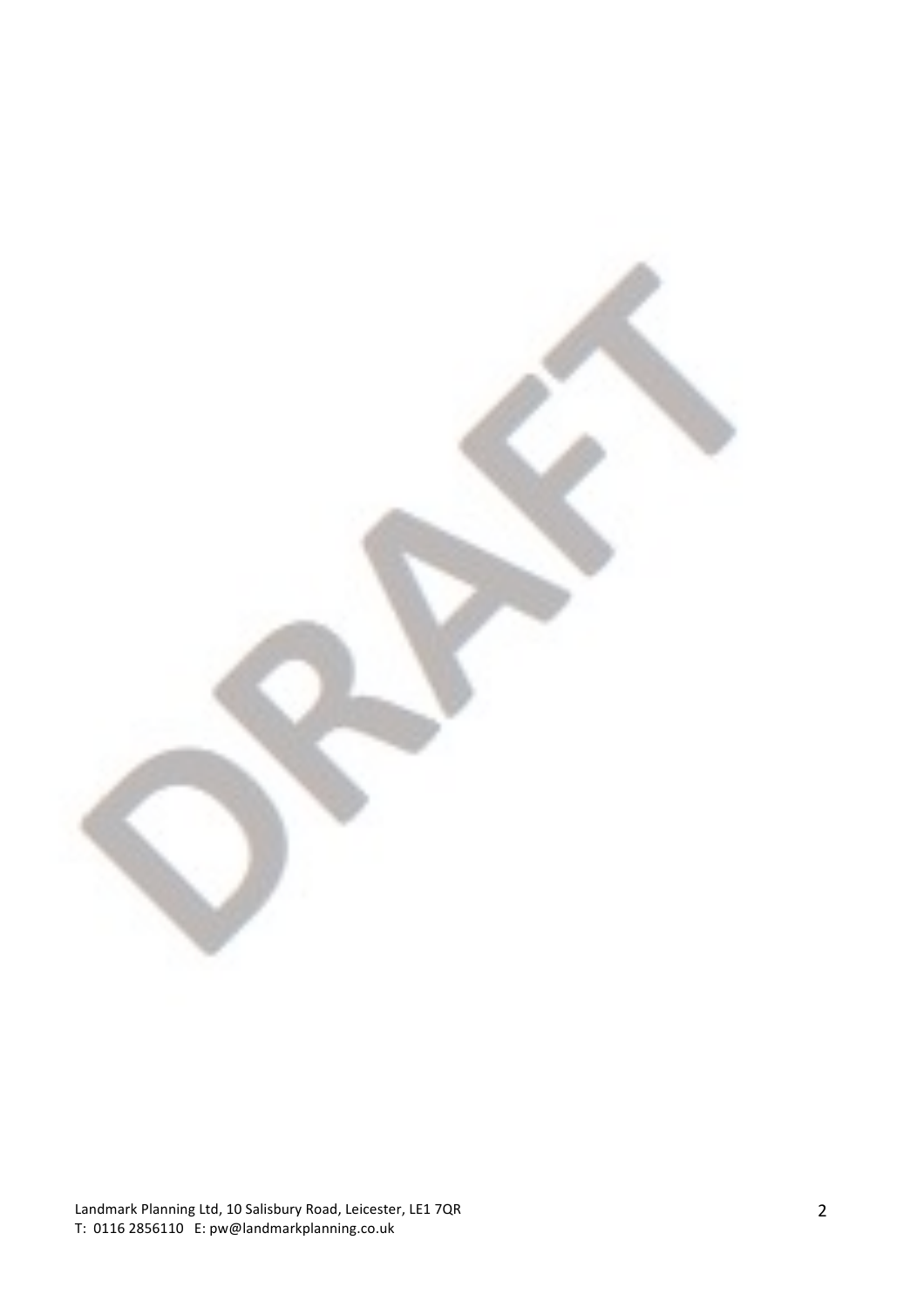#### Contents

| 1.  | Introduction & Purpose of Report                      | $\overline{4}$ |
|-----|-------------------------------------------------------|----------------|
| 2.  | Site & Surrounding Area                               | 5              |
| 3.  | <b>Planning History</b>                               | 6              |
| 4.  | <b>Statutory Planning Policy</b>                      | 6              |
| 5.  | The Self Build and Custom Housing Building Act 2015   | 10             |
| 6.  | <b>National Planning Policy and Practice</b>          | 11             |
| 7.  | Planning for the Future (MHCLG) March 2020            | 12             |
| 8.  | Melton Housing Mix & Affordable Housing SPD July 2019 | 12             |
| 9.  | <b>Melton Housing Supply</b>                          | 13             |
| 10. | <b>Melton Housing Delivery</b>                        | 14             |
| 11. | Melton Demand & Supply for Self/Custom Build Homes    | 14             |
| 12. | Flood Risk & Drainage Issues                          | 17             |
| 13. | <b>Design Issues</b>                                  | 17             |
| 14. | <b>Pre Application Advice</b>                         | 18             |
| 15. | <b>Consultation with Parish Council</b>               | 18             |
| 16. | <b>Planning Balance</b>                               | 19             |
|     |                                                       |                |
|     |                                                       |                |
|     |                                                       |                |
|     |                                                       |                |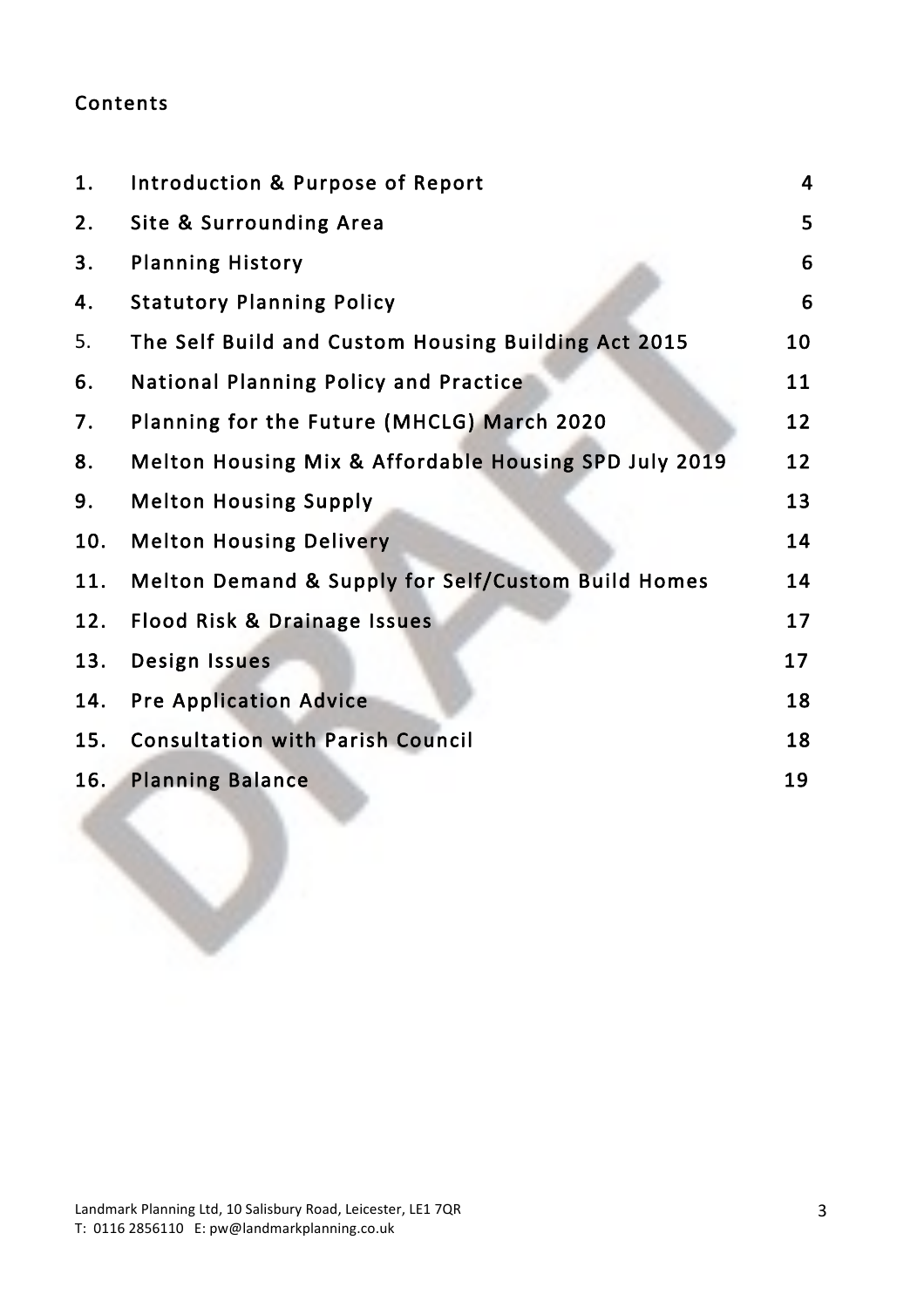# 1. Introduction and Purpose of report

- 1.1 Planning application 16/00740/OUT, an outline application for residential development of up to 22 dwellings, was approved, subject to conditions on 20<sup>th</sup> March 2019. This Planning Statement covers the revision to this proposal and relates to a S73 application to modify conditions; the addition of one new condition; two Reserved Matters applications; and, the discharge of 6 conditions of the planning approval. In addition, the S106 accompanying the planning approval needs to be modified and for which a draft Deed of Variation is also submitted. One Planning Statement has been prepared, so that the proposal can be evaluated comprehensively.
- 1.2 S73 of the Town and Country Planning Act 1990 allows the determination of applications to develop land without compliance with conditions previously attached. This proposal is to alter a number of conditions to this approval so that nine self-build properties can be constructed. In particular, it is proposed to vary conditions 2, 4, 6 and 12 to reflect the nature of the proposals and the need for details to be agreed separately for each plot. The intention is that the variation of conditions will allow for the infrastructure and servicing of the site to take place prior to details being agreed for the individual plots.
- 1.3 Secondly, to support the above changed conditions, it is proposed that an additional condition in respect of adherence to a design code is added to the original consent (16/00740/OUT).
- 1.4 Thirdly, two Reserved Matters Applications to permission 16/00740/OUT are submitted for the first two self-build properties.
- 1.5 Fourthly, this Planning Statement covers applications to discharge conditions 7 to 12 of the planning approval in relation to flooding and drainage strategy. This is necessary work for the implementation of the proposals. It also greater certainty to the project over the issue that excited considerable local concern at the outline application stage.
- 1.6 Finally, a Deed of Variation is submitted to vary the original S106 agreement to conform with the Self Build proposal now submitted.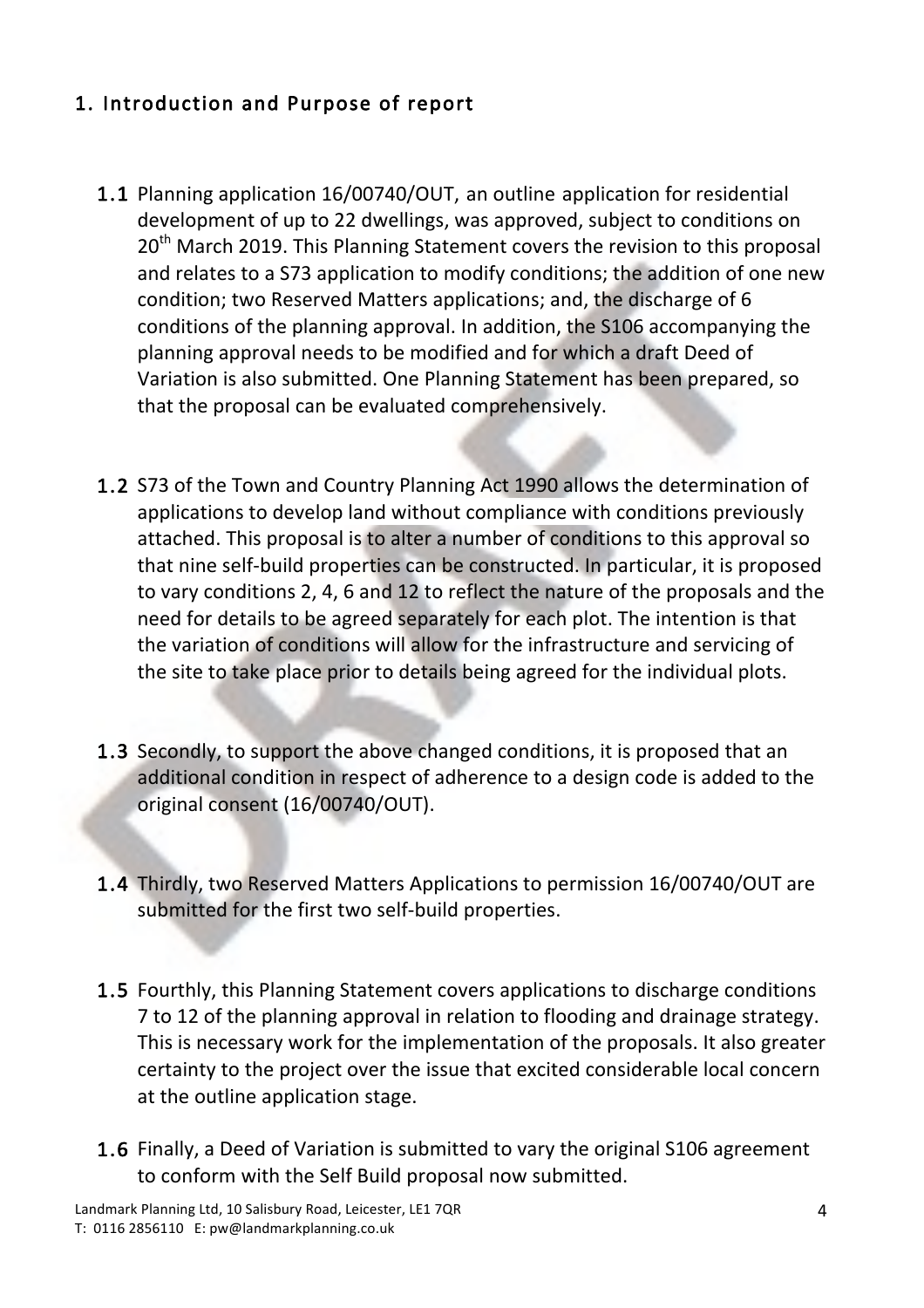- 1.7 The details of the design of the proposals for nine self build and custom build are more fully outlined in the Design and Access Statement that accompanies the S73 application and two Reserved Matters applications.
- **1.8** This report will briefly describe the site and surrounding area before setting out the planning history of the site. The Borough and Neighbourhood Planning Policy will then be set out to show how this proposal sits at all fours with the statutory framework, including the legislation on Self Build and Custom Housebuilding. This is followed by national policy and practice guidance and finally emerging national policy.
- 1.9 This Planning Statement continues with a section summarising the preapplication advice that was received from the Borough Council. Other material considerations will then be set down, including current housing supply and delivery in Melton, as well as the local position on Self-build and Custom Housebuilding demand and supply. The current proposals will then be assessed against this background. Finally, the planning balance will be set down to assist the decision maker in determining these proposals.

#### 2. Site and Surrounding Area

- 2.1 The site is located to the north-west of the village centre of Frisby on the Wreake, Leicestershire. Frisby is located c. 9 miles north-east of Leicester and 3 miles west of Melton Mowbray. Approximately 550 people are resident in the village.
- 2.2 The site is part of a larger field of 3.4 ha (8.4 acres). It sits west of Water Lane (from which it is accessed), with a railway line to the north (including a railway crossing on the Lane), whilst there is housing to the east. There is a pumping station to the north-east, close to the level crossing. Grazing pasture is located to the south and west.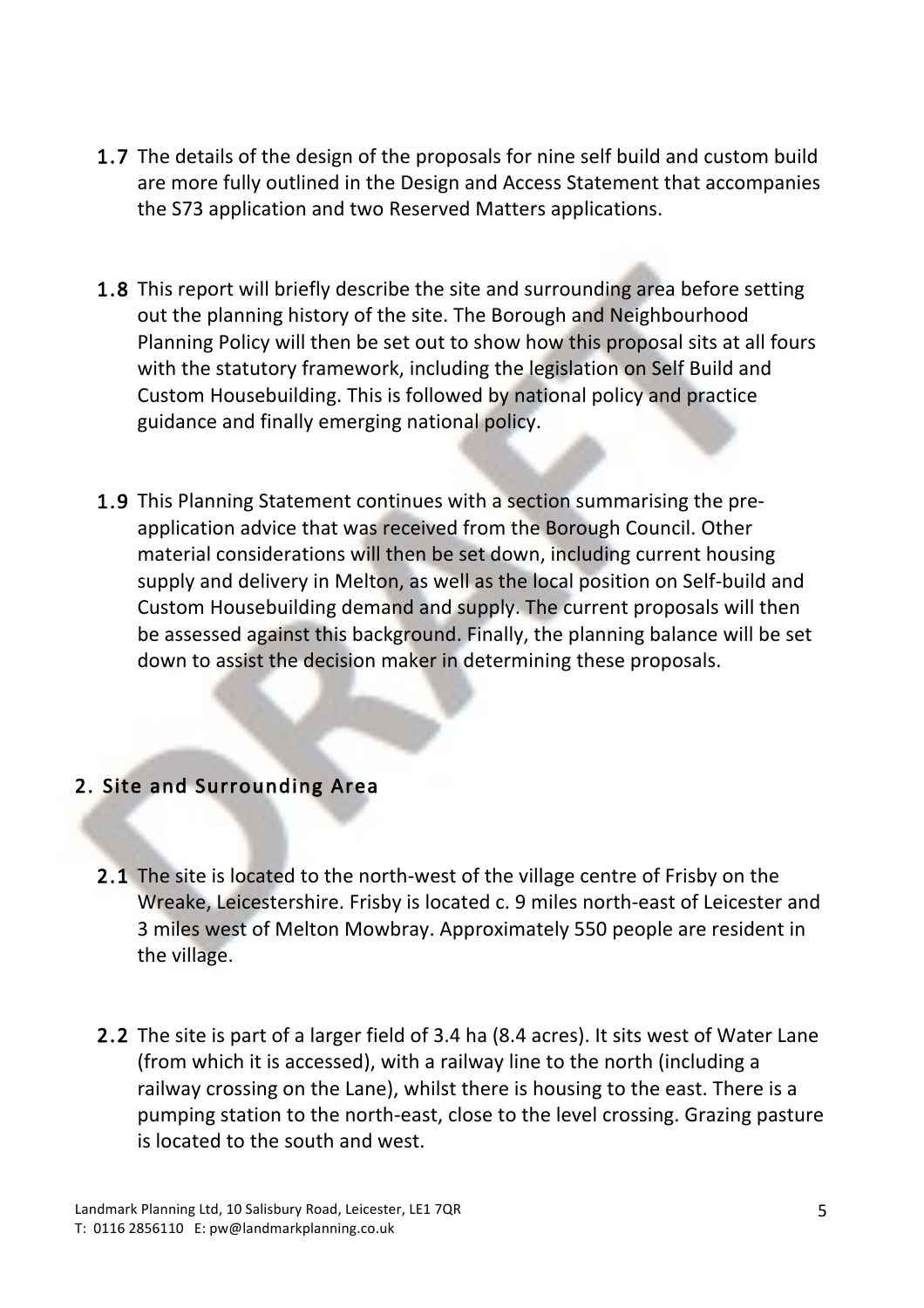- 2.3 Existing hedgerows and trees define most of the boundaries of the site. A wooden boundary fence exists along most of the northern and eastern edges of the site. A wire mesh fence borders the pumping station to the north-east with brick walls to the south-eastern boundary.
- 2.4 The site's topography is relatively flat and is currently used as pasture land for sheep.
- 2.5 Frisby on the Wreake is a sustainable settlement, defined in the adopted Local Plan as a Rural Hub. The A607 (Leicester to Melton) is situated less than half a mile to the south. The main services and facilities in the village include a primary school, two churches, public house, village hall, combined Post Office, shop and internet café, cemetery and fast broadband. There are regular bus services to Melton and Leicester.

# 3. Planning History

**3.1** The only relevant planning history relates to the one planning application on the site. Outline application, 16/00740/OUT for residential development of up to 22 dwellings was approved on  $20<sup>th</sup>$  March 2019. (It is this application to which amendments and additions outlined in section one above that are now sought).

## 4. Statutory Planning Policy

- 4.1 As S38(6) of the Planning and Compulsory Purchase Act 2004 explains: planning applications should be determined in accordance with the Development Plan, unless material considerations indicate otherwise.
- 4.2 The Development Plan for this site comprises the Melton Local Plan 2011 to 2036, adopted by the Council October 2018 ("the Local Plan") and the Frisby on the Wreake Neighbourhood Plan, which was 'made' in August 2018.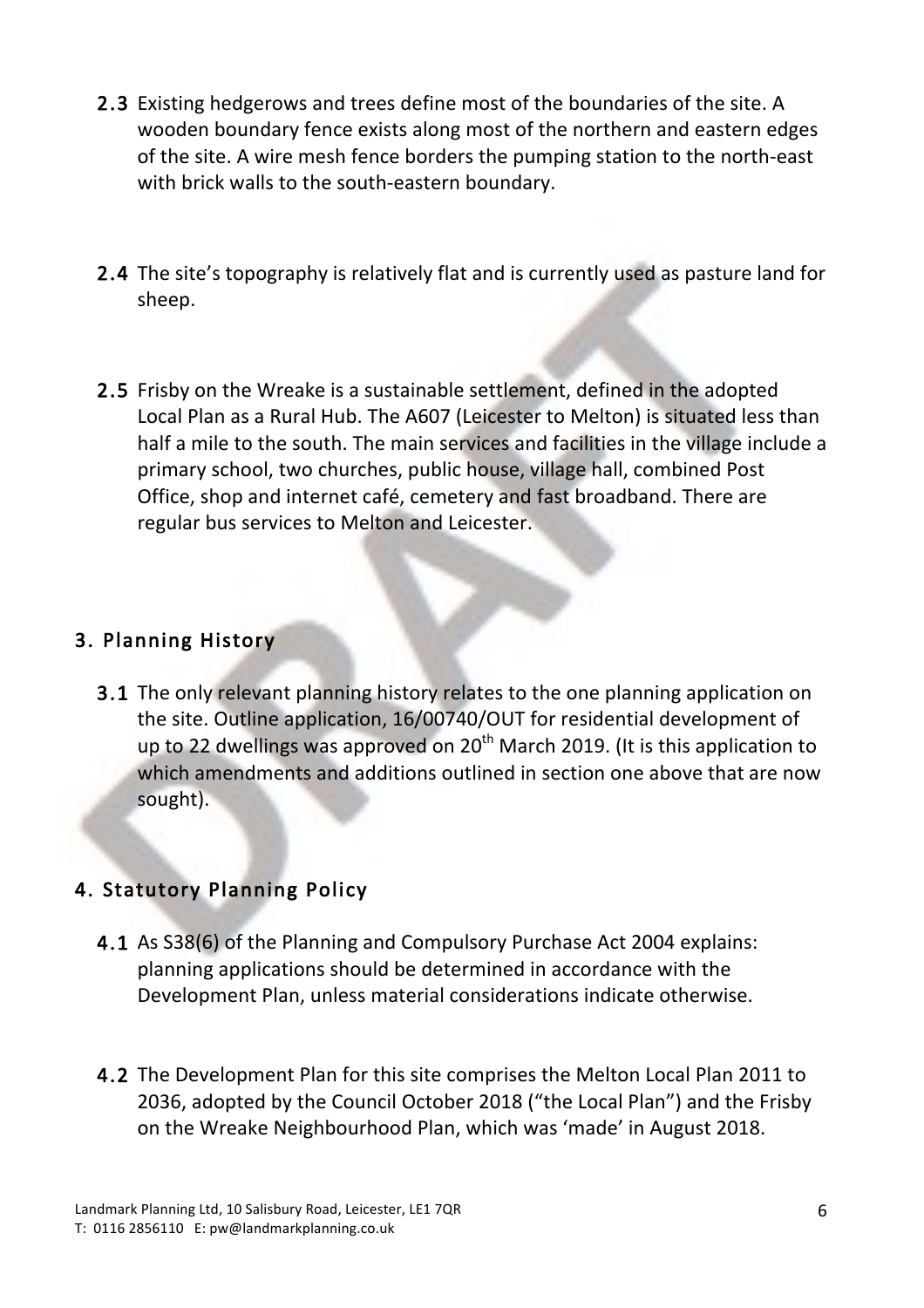## Melton Local Plan

- 4.3 The Local Plan contains a number of relevant policies for the consideration of this application. These are listed below:
- 4.4 Policy SS1 –Presumption in Favour of Sustainable Development. This policy states the familiar refrain and suitably in the explanatory text sets out a number of key points. To achieve this policy for new housing development Frisby is defined as a 'Rural Hub'. 85% of the 2144 dwellings allocated for the Rural Area of Melton in the Plan will be located within either 'Service Centres' or 'Rural Hubs'
- 4.5 Policy SS2 Development Strategy. The Council has agreed a housing requirement equivalent of 245 dwellings for each year of the Plan, with the overall quantity proposed of 6125 for the Borough. The housing supply proposed (Table 3 P23) aims to exceed this with 7316 dwellings planned. However, it is noted that the completions from 2011 to 2018 were only 777, equivalent to 111 dwelling per annum compared with the 245 projected. Consequently, the Policy proposes a minimum of 170 dpa from 2011 to 2021; a minimum of 245 dpa from 2021 to 2026; and, a minimum of 320 dpa from 2026 to 2036.
- 4.6 Table 6 Residual Housing Requirements for Service Centres and Rural Hubs (page 33) sets out that the expected requirement for new housing in Frisby is 72 in the Plan period. However, as Table 6 also shows, a total of 118 are actually included in the Plan. These all now have planning permision. This is significantly greater than any other settlement at this level of the settlement hierarchy and easily exceeds over half of the larger settlements in the hierarchy above (service centres).
- 4.7 Policy C1(A)- Housing Allocations sets down the sites which are allocated for new housing in the Plan period. Three sites are outlined for Frisby: (FRIS 1 Land off Great Lane (48); FRIS 2 Water Lane (22) ( the site of this planning proposal); and, FRIS 3 Land South of village (48).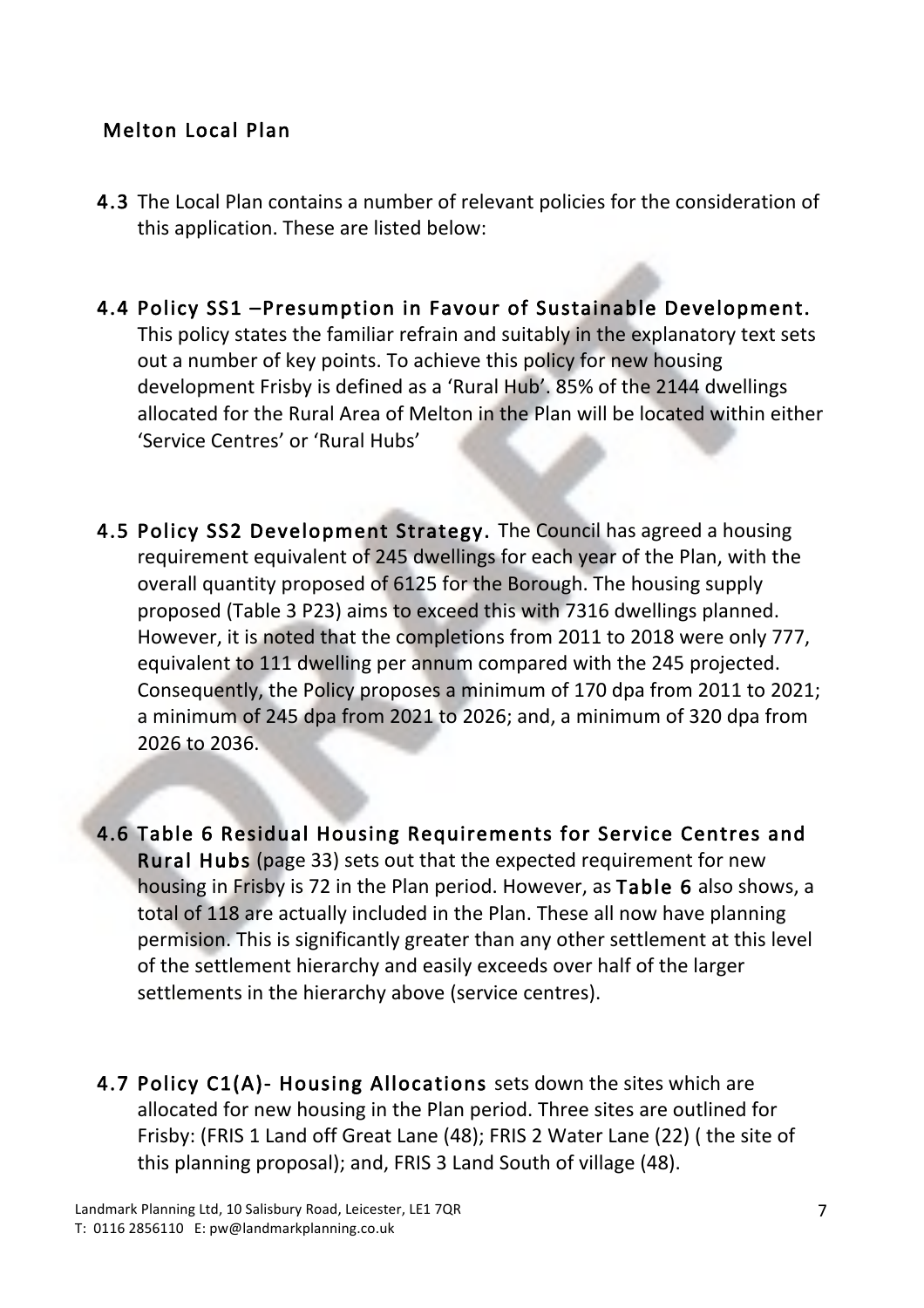- 4.8 Policy C2 Housing Mix. This is only applicable for residential proposals of 10 or more dwellings. It is summarised here as it was relevant to the extant planning application on the site (22 units) and there is a condition of this consent that seeks to achieve a mix of house types, tenures and sizes.
- 4.9 Policy C4 Affordable Housing Provision. The Plan aims to secure affordable housing provision on all sites of 11 or more units and / or where the floor space exceeds 1000 sq.m. The level of required provision is different in different market areas, but for Frisby it is 40%.
- 4.10 Policy C8 Self Build & Custom Build Housing. It is expected that on sites of 100 dwellings or more that 5% of the plots will be supplied serviced for self or custom builders. While this policy is not strictly relevant to this proposal for 9 dwellings the active encouragement of the concept in the Plan is indicative of the Plan's strategy. The preamble to the policy states that the analysis of the Council's appropriate register indicates a clear preference for detached properties with plot sizes provided to reflect this.
- 4.11 Policy ENV1 This policy seeks to ensure that new development is sensitive to its setting with landscape proposals having regard to any design guidance for assessments of settlement fringe sensitivity.
- 4.12 Policy EN2 Biodiversity and Geodiversity seeks to achieve net gains for nature and to protect biodiversity / habitat.
- 4.13 Policy EN8 Climate Change. This policy expects all new proposals to show how they can mitigate and adapt to climate change.

# 4.14 Policy EN9 – Ensuring Energy Efficient and Low Carbon Development. Major development proposals will be required to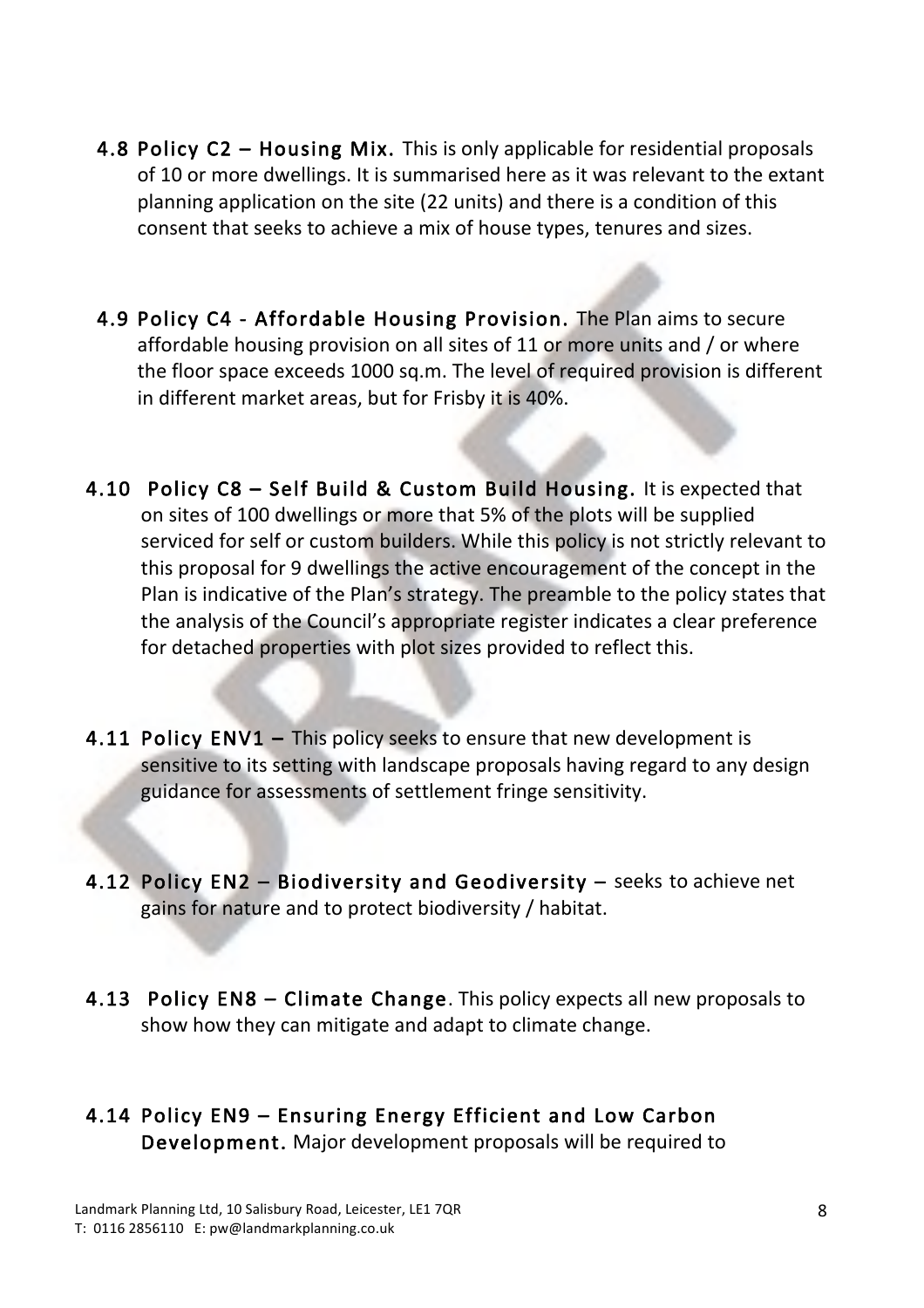demonstrate how the need to reduce carbon emissions has influenced the design, layout and energy source used, subject to viability.

- 4.15 Policy EN11 Minimizing the Risk of Flooding. Development proposals must ensure that they do not increase flood risk and also seek to reduce flood risk to others.
- 4.16 Policy: EN12 Sustainable Drainage Systems. Major development proposals should demonstrate through a surface water drainage strategy that properties will not be at risk from surface water flooding, allowing for climate change effects.
- 4.17 Policy D1 Raising the Standard of Design. All new developments, through siting and design, should be sympathetic to the character of the area; protect the amenity of neighbours; provide sustainable waste management; and, allow for appropriate access to the existing highway network.
- 4.18 Policy IN2 Transport, Accessibility and Parking. New developments should have regard to location in terms of the use of sustainable modes of transport; do not unacceptably impact on the safety and movement of traffic on the highway network; and, provide appropriate parking and servicing arrangements.

#### Frisby on the Wreake Neighbourhood Plan

- 4.19 This Plan was made before the Melton Local Plan (August 2018 to October 2018). If there is conflict between the two Plans the latter (the Local Plan) takes precedence. (NPPF Para. 30).
- 4.20 Policy H1 Housing Provision. Permission will be granted for a minimum of 78 dwellings during the period 2017 to 2036.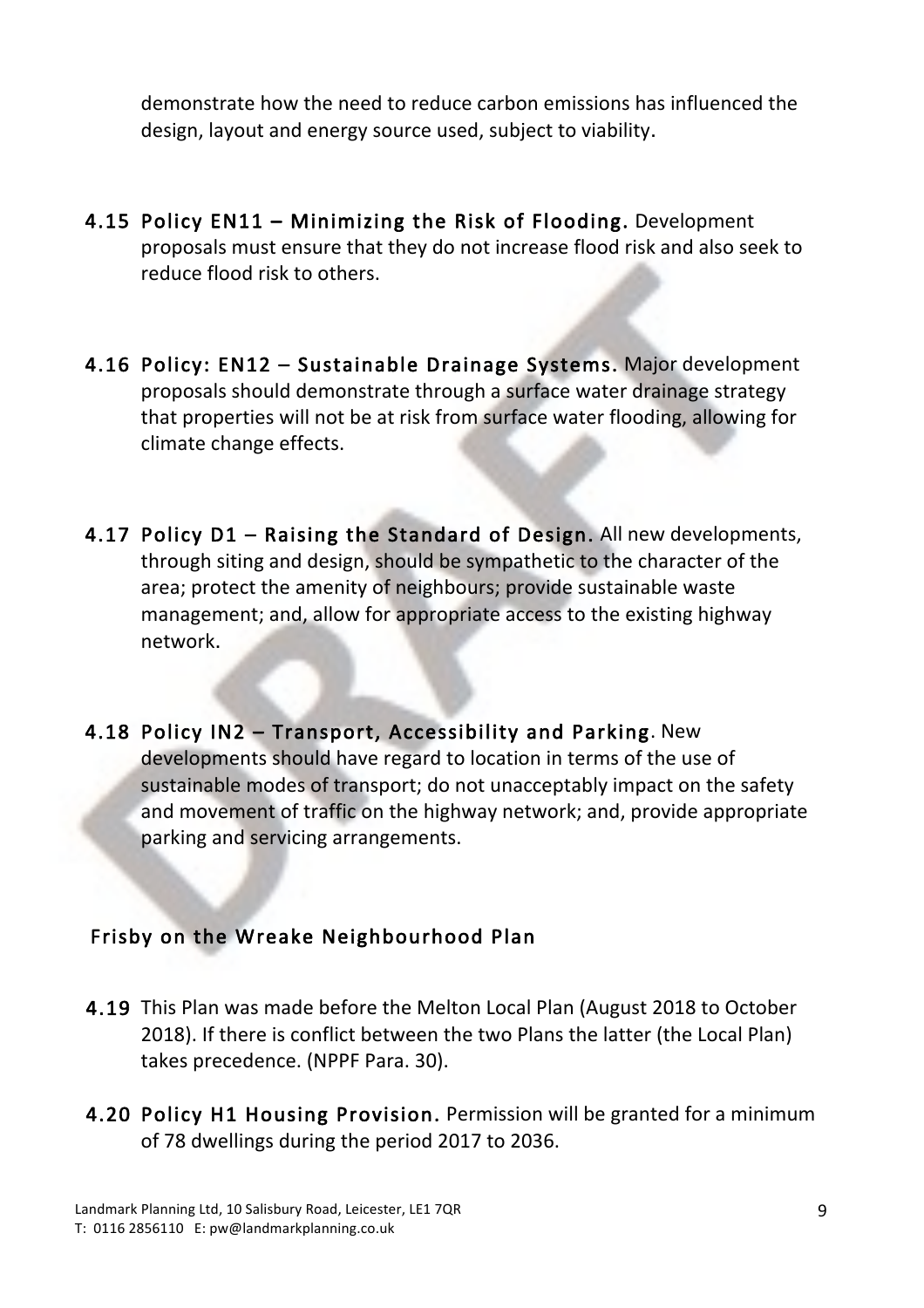- 4.21 Policy H2 Housing Allocations. Three sites are allocated, including approximately 22 dwellings at the site of this proposal. In total the allocations add up to 118 residential properties.
- 4.22 Policy H3 Limits to Development . The defined limits include all the site of this proposal.
- 4.23 Policy H4 Building Design Principles. This policy sets down a raft of good design principles for new development.
- 4.24 Policy H6 Housing Mix. New housing should provide a mixture of housing types specifically to meet local needs. Priority should be given to dwellings of 3 bedrooms or fewer.
- 4.25 Policy ENV7 (E) Protection of Important Views. One such view is immediately to the north of this proposal looking westwards towards Hoby from Water Lane.
- 5. The Self Build and Custom Housing Building Act 2015 ("the Self Build Act")
	- 5.1 Section 1 of the Self Build Act requires Council to keep a register of those seeking to acquire serviced plots in the area for their own self-build and custom-house building.
	- 5.2 Section 2 of the Act expects the Council to have regard to its Self-build and Custom House building Register when carrying out its functions. This includes development management decisions.
	- 5.3 Section 2A imposes on the Council a statutory 'duty' to grant suitable development permission in respect of enough suitable serviced plots of land to meet the demand for self- build and custom housebuilding in the Council's area arising in each base period on a rolling three year basis.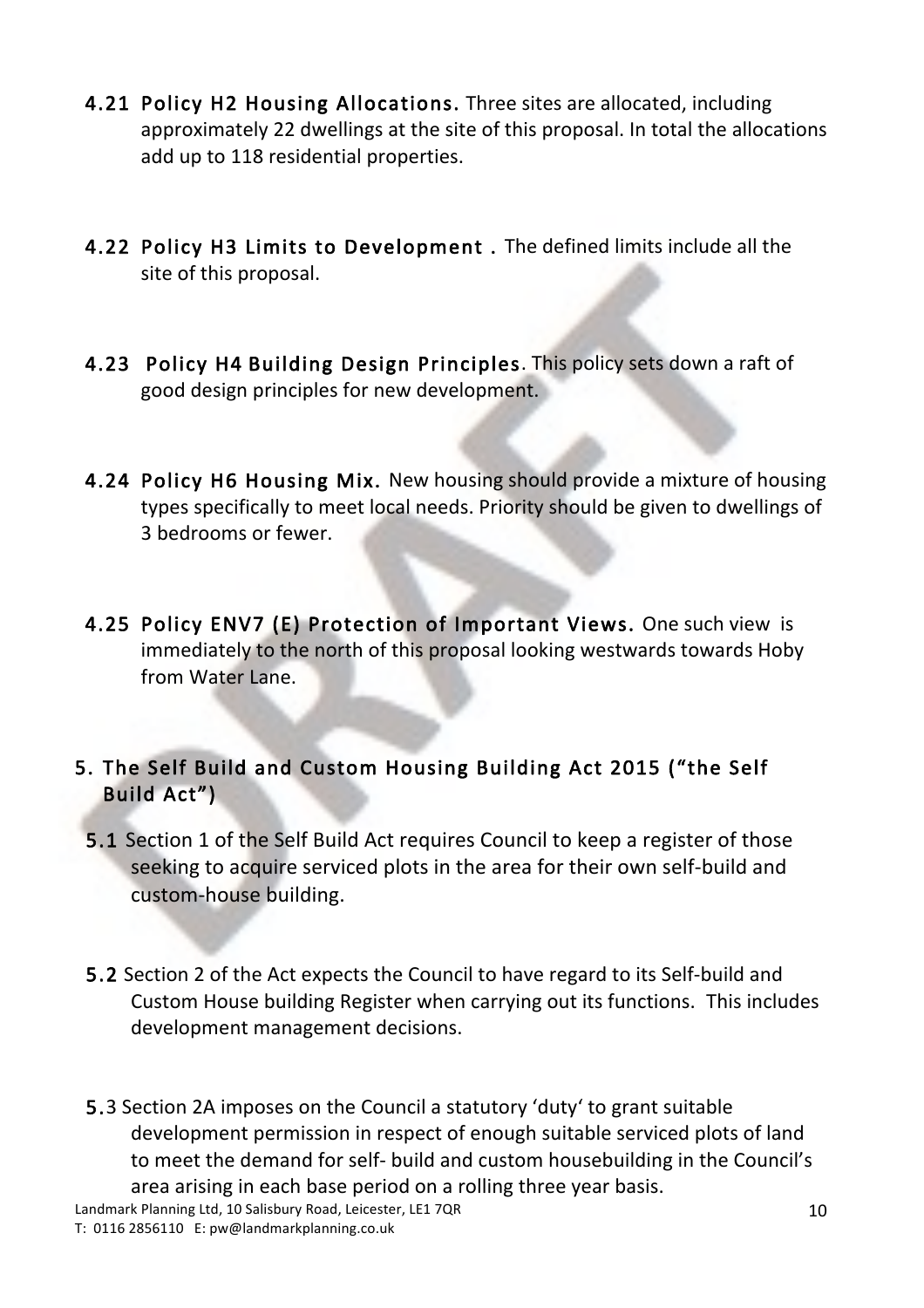# 6. National Planning Policy and Practice

## National Planning Policy Framework (NPPF) February 2019

- 6.1 NPPF Paragraph 59 is clear that it is important that a sufficient amount and variety of land can come forward where it is needed; that the needs of groups with specific housing requirements are addressed; and, that land with permission is developed without unnecessary delay.
- 6.2 NPPF Paragraph 61 states that the type and tenure of housing needed for different groups within the community should be assessed and reflected in planning policies and this should include people wishing to commission or build their own homes.
- 6.3 NPPF Paragraph 68 makes clear that small and medium sized sites can make an important contribution to meeting the housing requirement of an area, and are often built-out relatively quickly and that local planning authorities should support the development of windfall sites through their policies and decisions.
- 6.4 NPPG Paragraph: 023 (Ref ID: 57-023-201760728) explains that local authorities must give suitable development permission to enough suitable serviced plots of land to meet the demand for self-build and custom house building in their area. The level of demand is established by reference to the number of entries added to an authority's register during a base period. The Council has essentially three years to meet the identified demand in the base period.
	- 6.5 NPPG Paragraph: 014 (Ref ID: 57-014-20170728) states that the 'duty' defined in the Act above can be demonstrated by considering this a material consideration in its decision-taking functions, using as evidence the Registers required by the above Act.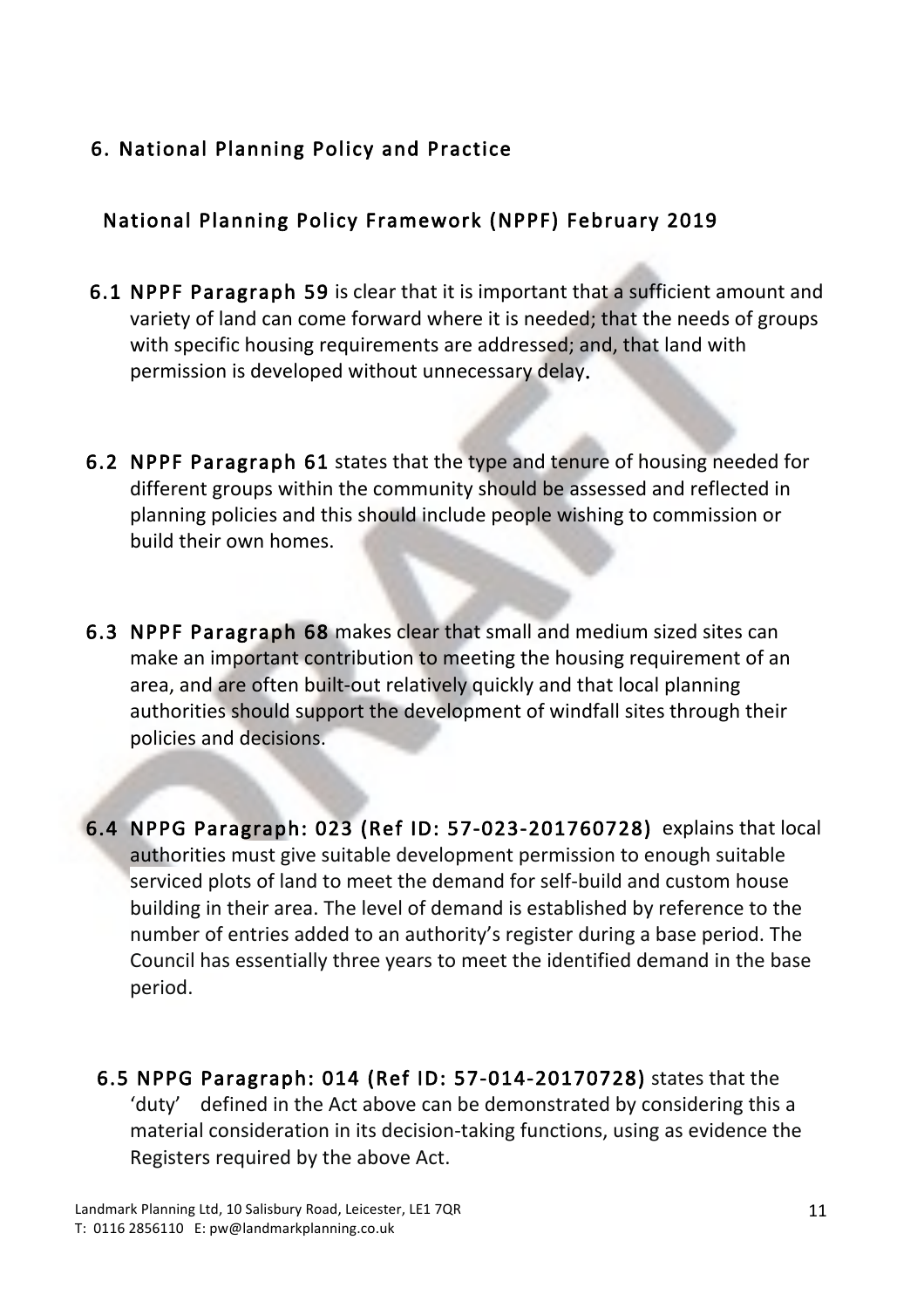6.6 NPPG Paragraph: 025 (Ref ID: 57-025-201760728) states that authorities should consider how they can best support self-build and custom housebuilding in their area, including engaging with landowners who own sites that are suitable for housing and encouraging them to consider self-build and custom housebuilding and facilitating access to those on the register where the landowner is interested; and, working with custom build developers to maximise opportunities for self-build and custom housebuilding.

# 7. The Housing White Paper and Planning for the Future (MHCLG) March 2020

- 7.1 The importance that Government attaches to meeting the needs of people who want to commission or build their own homes is made clear in the Government's Housing White Paper which states that "The government wants to support the growth of custom build homes" and "Fewer homes are custom built in England than many other countries, but there is evidence of greater demand for them including from older people (Paragraph 3.14).
- 7.2 The Planning for the Future Policy Paper sets out the Government's plans for housing and planning following the announcements in the 2020 Budget to get the country building.
- 7.3 The intention is to support community and self-build housing by supporting "those who want to build their own homes to find plots of land and provide help to parish councils and neighbourhood forums who wish to build a small number of homes to allow their communities to grow organically, providing homes for the next generation and those wishing to downsize."

# 8. Melton Borough Council: Housing Mix & Affordable Housing Supplementary Planning Document (SPD)(July 2019)

8.1 The Council approved an SPD for housing mix and affordable housing in 2019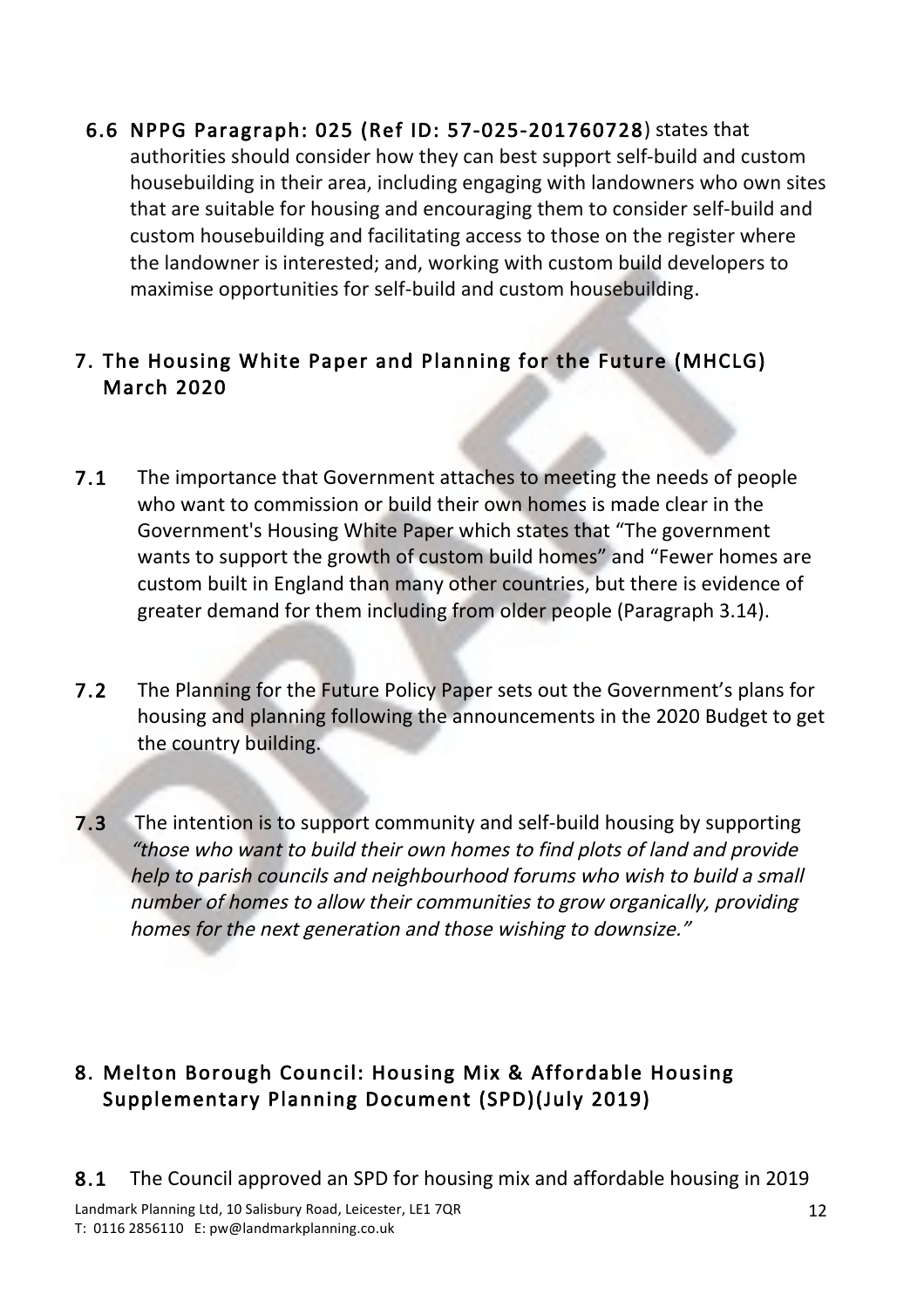in conformity with the Local Plan, adopted the previous year (para. 4.2 above).

- 8.2 A balanced range of dwelling sizes and types will be required on all developments where possible. (Note that the adopted Local Plan Policy C2 (see para. 4.8 above) applies this to schemes of 10 or more).
- 8.3 As with the Local Plan (Policy C4), the SPD expects residential developments of 11 units or more and/or where the floor space exceeds 1000 sq. m. to make provision for affordable housing (see para. 4.9 above).
- 8.4 The SPD states that while there is a strong preference for on-site provision for affordable housing, in some circumstances an off-site contribution may be acceptable. Section 4.2).
- 8.5 Where the number of affordable units that would result, is below the threshold of what would be commercially attractive to an affordable housing provider is one such exception. This is likely to be the case on this site with only 9 units in total. Moreover the nature of the high design requirements for this development and the greater infrastructure costs would clearly suggest that an off-site contribution is the appropriate solution in this instance.

# 9. Melton Housing Supply.

l

- 9.1 As noted above (para. 4.5) the adopted Local Plan requires a total of 6125 dwellings within the Plan period. However, the allocations are set to exceed this with 7316 dwellings planned.
- 9.2 The Council's latest Annual Monitoring Report with information to August 2019 records that the Borough has a housing supply at 7.7 years. This is well in excess of the required 5 years, plus an appropriate buffer expected by the NPPF 2019.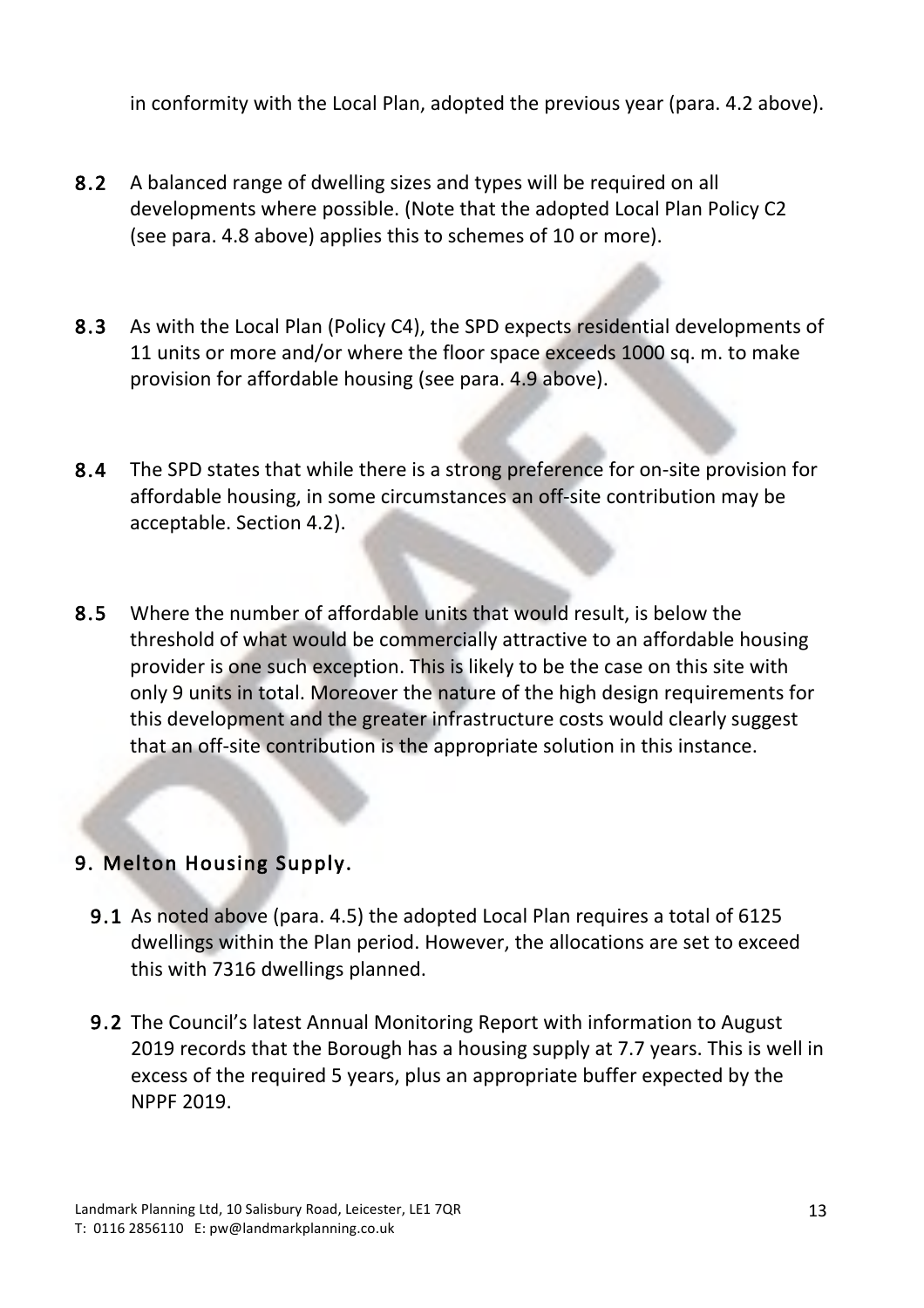9.3 As Table 6 of the adopted Local Plan shows (see para. 4.6 above) the supply for Frisby (118 v 72) exceeds the village's theoretical requirement by over 60%.

## 10. Melton Housing Delivery.

10.1 According to the Housing Delivery Test Measurement for Melton for 2019 published in February 2020 by the Ministry of Housing, Communities and Local Government, Melton Borough has achieved 100% of its target in the years 2016 to 2019.

# 11. Melton Borough Demand & Supply for Self/Custom Build Homes

- 11.1 There is strong local demand for custom and self-build housing plots in the Borough which is not being met.
- 11.2 To inform the development proposals, an assessment of the demand for custom and self-build housing in the wider area has been undertaken. Details are set out in a demand assessment report and reproduced seperately in support of this application.
- 11.3 As a result of this assessment, over 9,300 people have registered their interest with the landowner's enabling partner, Custom Build Homes, to commission or build their own home on land at Water Lane. The company are the U.K.'s only national enabler of custom build housing. They have an unrivalled national knowledge in their field of not only the demand, but also the most appropraite solutions to providing a supply of a seriously under provided section of the market. Most in demand are for three and four bedroomed properties with a garden and garage. Most prospective custom and self-builders want to purchase a serviced plot and most either want to, or are prepared to consider, a customised home to suit their needs.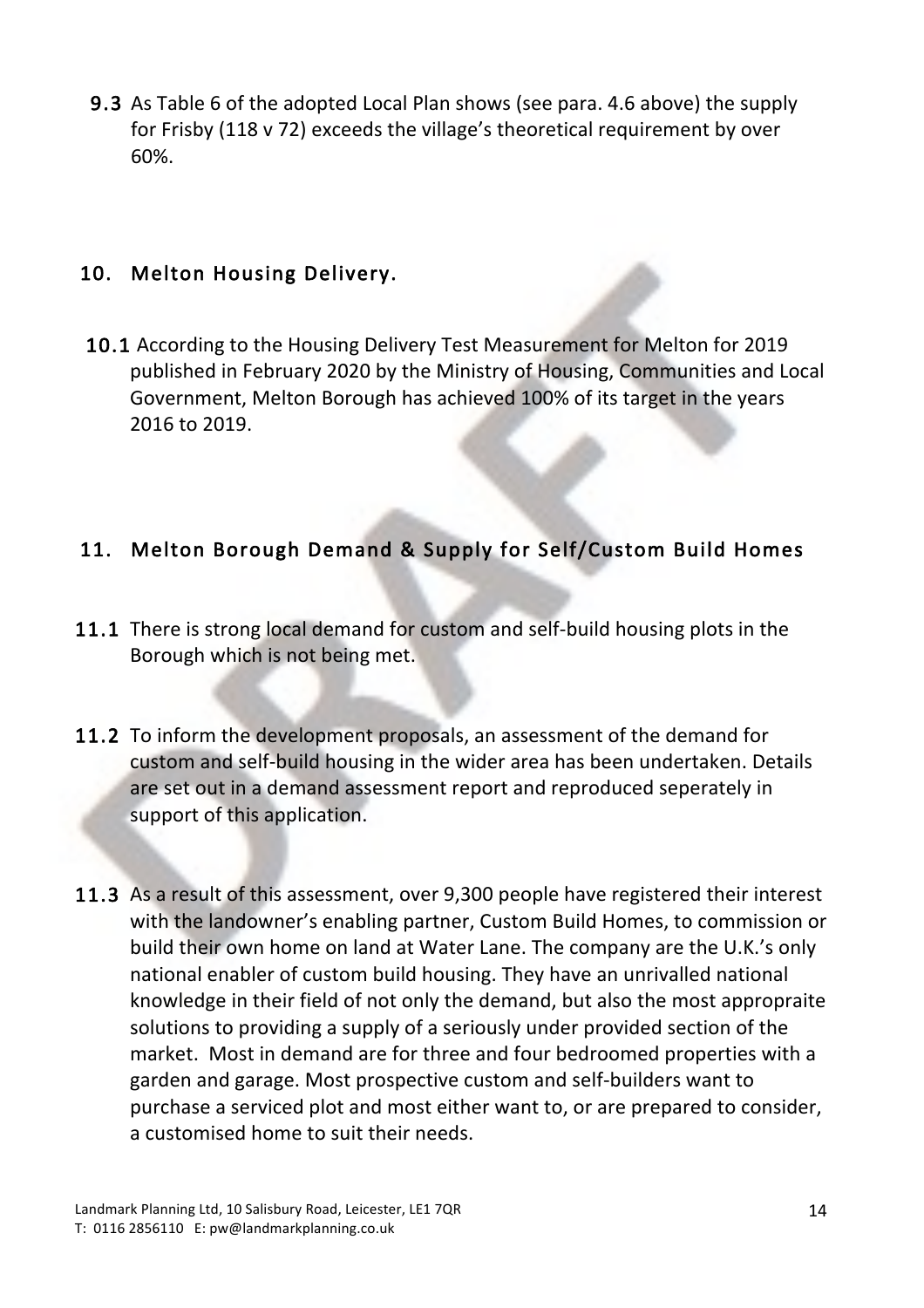- 11.4 Most prospective custom and self-builders are aged between 36-55, married and families with children. There is also some demand from older and younger people. Most are employed and well-capitalised and/or are asset rich, without the need for a mortgage to finance their project.
- 11.5 There are a range of motivations why people want to build their own home. The top three are to create an energy-efficient home; to future proof their proporty to meet their longer-term needs; and, to have more living space.
- 11.6 This healthy demand was corroborated by the Melton Housing Needs Study 2016, which found significant demand in the Borough. It has also been acknowledged by the Inspector in the report upon the current Local Plan (Matter 7), which concluded that the problem is the lack of supply of suitable plots, some of which are not actively being sold.
- 11.7 The latest evidence available from the Borough Council (February 2020) Self Build and Custom House Building Register shows that there are 80 individuals and groups registered. This accords with the slightly earlier data of the National Custom Build & Self Build Association (NaCSBA) (October 2019) with a demand for 82 individuals and 4 groups registered.
- **11.8** This low number is not suprising as industry practice concludes that demand on registers is closely related to how registers are promoted; whether Councils charge a registration fee; and, whether there are onerous eligibility criteria in place. Indeed intelligence from the Government-supported Right to Build Task Force indicates that 8 in 10 people are unaware that registers even exist.
- 11.9 Contrary to the NPPG (Paragraph: 012 Reference ID: 57-012-201707208 and Paragraph: 022 Reference ID: 57-022-20170728), the Council have not published the high level data of its register. However, a brief analysis of the register data supplied by the Council in support of this application suggests that: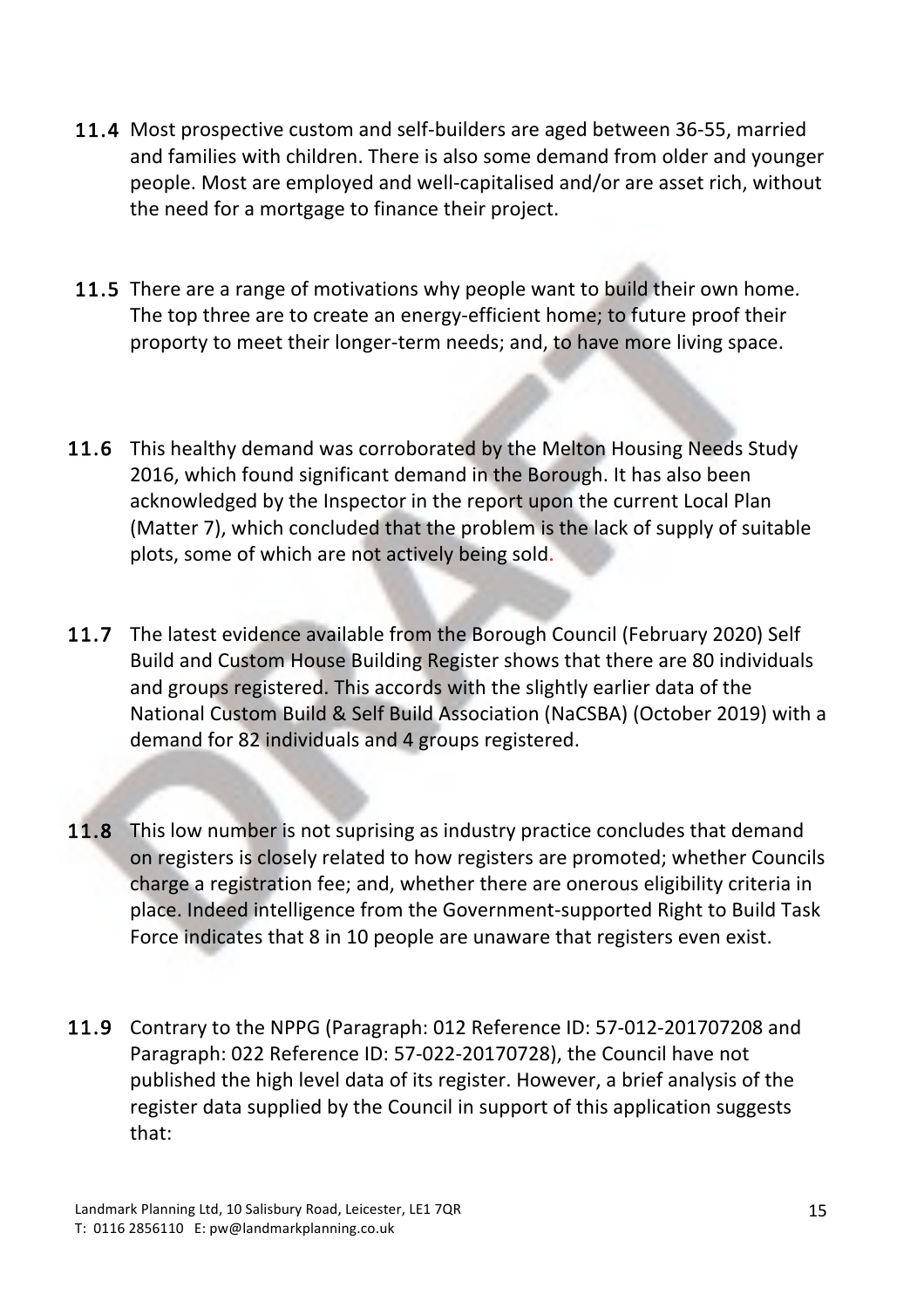- 40% of prospective 'self-builders' are couples with no children and a further 40% are families with children;
- Geographical preferences for plots are varied across the Borough- there is no clear prefernce where people want to build;
- People want to custom or self-build a home for a range of reasons, with about 1 in 3 being motivated by building a more sustainable home and wanting to be involved in its design to suit their needs;
- 45% want to self build a property, although there are some who are keen to custom build and/or build a kit home;
- 91% want to build a detached home;
- 10% want to build bungalows:
- 52% want to build larger proporties (4-5 bed properties);
- 45% want a 2-3 bed property;
- 23% want to build within a year and a further 6% want to build within 2-3 years;
- 40% are looking to fund their project from existing assets (eg. sale of existing property);
- 35% are looking to fund their project with a mortgage; and
- 69% have given no details on their current incomes.
- 11.10 The evidence of both the landowner's enabling partner Custom Build Homes and Council support the proposition that there is a healthy demand, which does not appear to being satisfied. Prima facie this demonstrates a severe under provision of plots in the Borough to satisfy the clear demand, which exists, as required under the Act (section 5 above).
- 11.11 It should also be noted that the Council's web site in relation to allowing people to secure a place on the Self / Custom Build Register, as of 11/6/20 still refers potential applicants to an officer who left the Authority over 18 months ago with an e-mail to that address being rejected and returned to sender as undeliverable. One of the two current potential occupiers of the Reserved Matters applications does not fit any of the applicants in the Register despite trying to apply in the last 18 months. This suggests that the Register could significantly underestimate the demand as illustrated by the separate assessment, which has been carried out.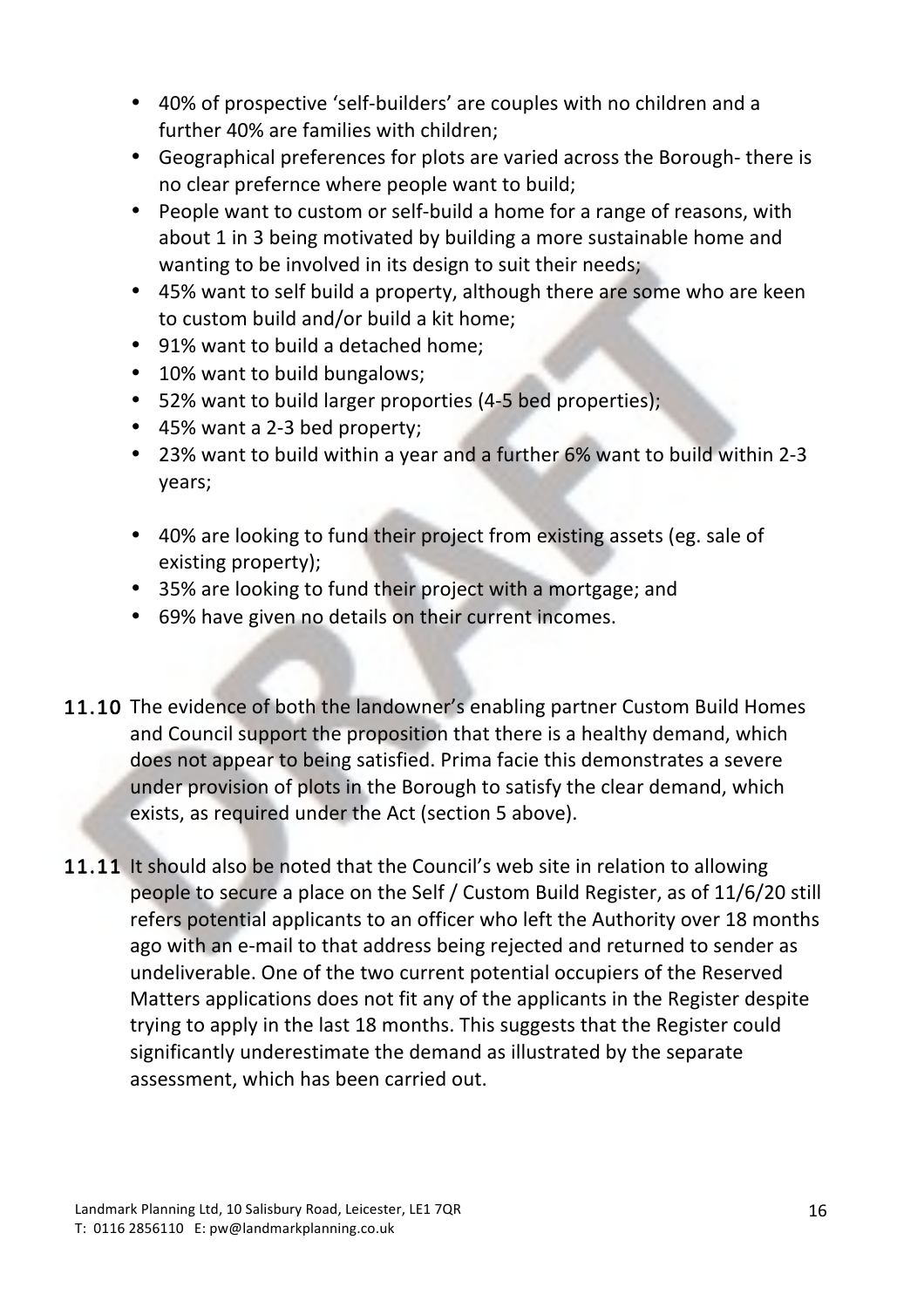11.12 There is clearly a very significant mismatch between a substantial demand and a very restricted supply. This is an important material consideration for the Council to take into account in determining this application.

# 12 Flood Risk & Drainage Issues

12.1 The issues of flood risk and drainage exercised particular concern at the time of the determination of the original planning consent. The Environment Agency and the Lead Local Flood authority both had no objections to a positive determination of the application, subject to conditions. There were six conditions imposed on the application in relation to the development of this site for residential purposes. They relate to the need for a surface water drainage scheme and an appropriate long-term maintenance strategy. An assessment of groundwater levels is required; along with a Phase 2 ground investigation and the establishment of finished floor levels. These details are presented in a report by MEC and accompany the applications to discharge planning conditions (see para. 1.1).

#### 13 Design Issues

- 13.1 To ensure that the site delivers a high quality development and in the interest of good design this submission is accompanied by a Design Code. This sets out the key design parameters to securing a high quality development with coherent and consistent form. In accordance with good practice it is proposed that all development will comply with a condition upon a planning approval to the agreed Design Code (see para. 1.3 above). A landscaping framework is also set out to ensure that the scheme not only 'reads' as a whole, but also integrates with the village of which it will form a part.
- 13.2 The documents also include parameters for minimizing the use of resources, both on and outside the plots, to meet the highest standards. This approach will ensure the development is of the highest quality whilst ensuring that individuals can build the homes that they want and is supported by the NPPF and NPPG.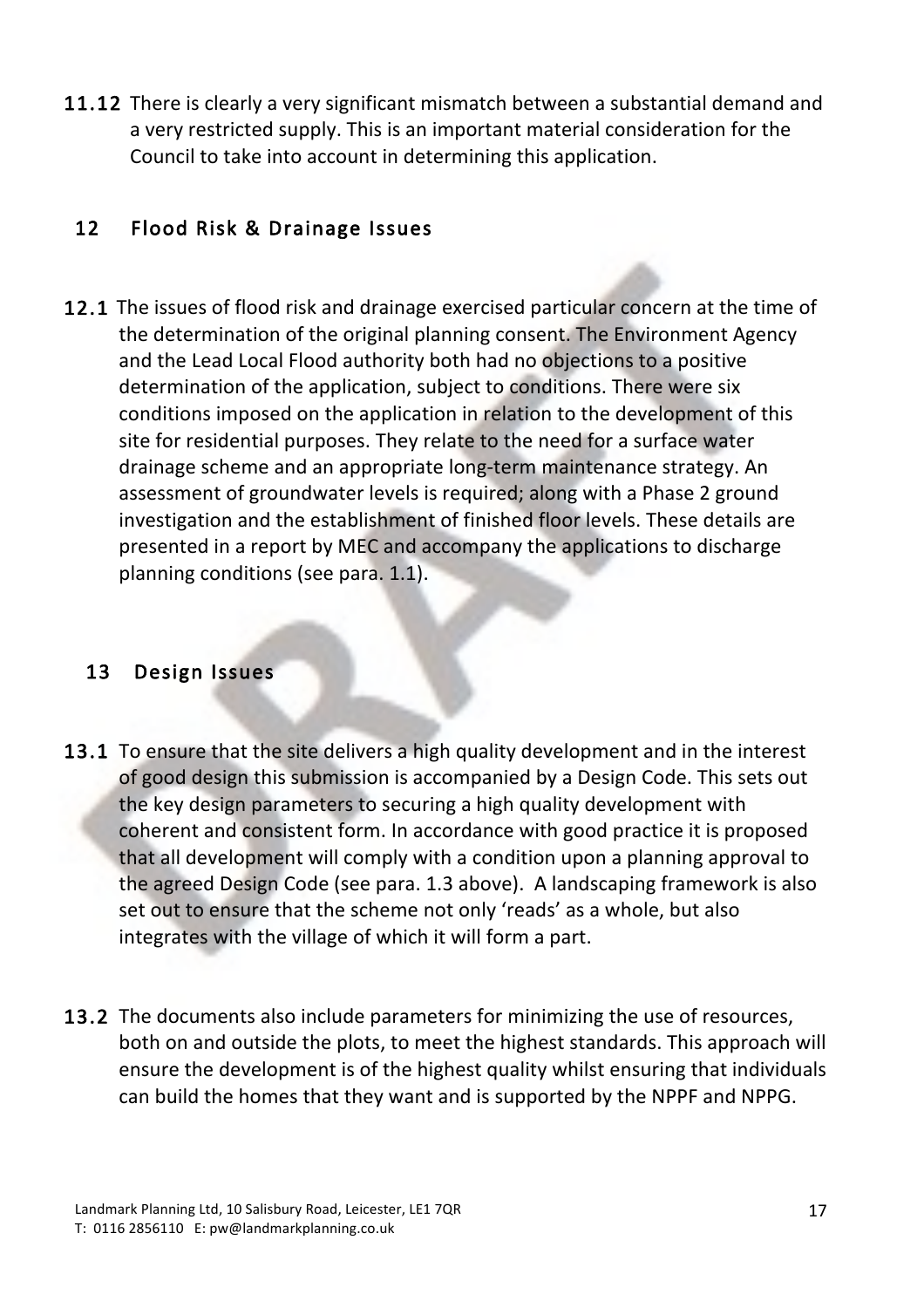## 14 Pre Application Advice

- 14.1 A submission was made to Melton Borough Council with receipt of both a formal reply and then a clarification on the application strategy proposed.
- 14.2 The principle of providing Self Build and Custom building development on the site is supported.
- 14.3 There are concerns about the development of 9 self-build properties on an allocated site, instead of the extant consent for 22 dwellings. These would need to be resolved. Further information about housing supply in both Frisby and the Borough would be required, along with information about housing mix; affordable housing contribution; the density of development / the optimum use of land; and finally design detailing and heritage assets.
- 14.4 As to the strategy of the S73 application, along with Reserved Matters submissions, this is not expected to pose any significant issues. A proviso was made that the landscaping should be carried out as a comprehensive solution and not piecemeal.
- 14.5 Consultation with local residents and the Parish Council was recommended prior to any planning submission.

#### 15 Consultation with the Parish Council

#### (to be added)

#### 16 Planning Balance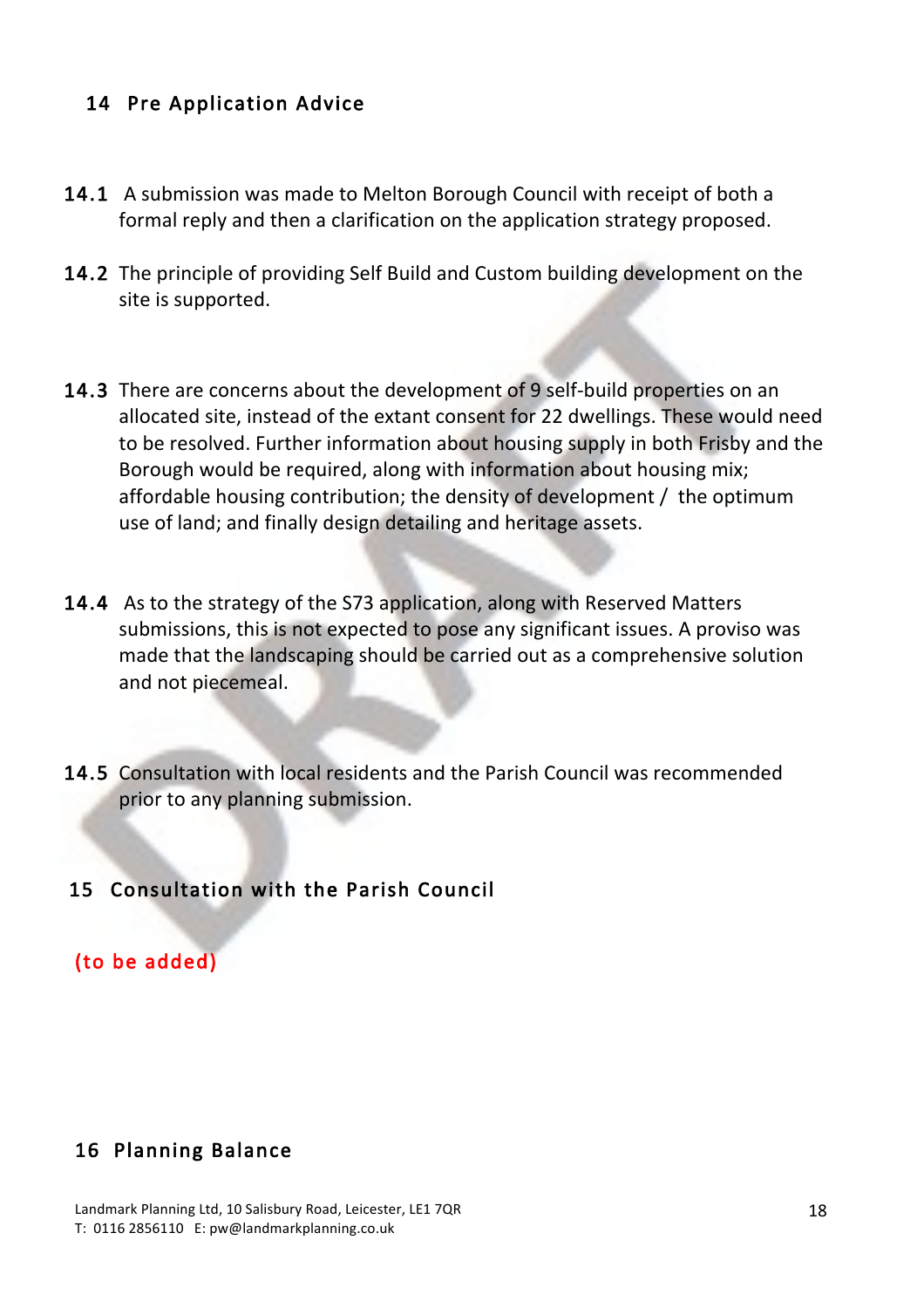- 16.1 Outstanding Planning Consent. This is a site that has outline planning consent for up to 22 dwellings, so a scheme that offers 9 self-build homes is totally in accordance with the existing approval.
- 16.2 The Development Plan. The adopted Local Plan and the made Neighbourhood Plan allocate this site for residential development, while the former actively promotes Self Build and Custom Build housing in Policy C8 (para. 4.10 above). This Policy also remarks that analysis of the Council's appropraite register indicates a clear preference for detached properties with plot sizes to reflect this. This is also corroborated by the demand analysis supporting the application.
- 16.3 The 2015 Act. The Development Plan policy position supports the requirements of the Self Build and Custom Housingbuilding Act 2015 (Section 5 above). This is also corroborated by the demand analysis supporting the application. Together with the significant unmet demand, this is a very significant material consideration.
- 16.4 National Policy. Section 6 above demonstrates that both National Planning Policy and Guidance place a strong emphasis on the need for local planning authorities to plan for the needs of people wishing to commission or build their own homes. This is confirmed in the Housing White Paper and in the latest Government publication of March this year (section 7 above).
- 16.5 This proposal to develop this site for Self Build and Custom Build homes therefore sits at all fours with all national and local policy, statutory and nonstatutory.
- 16.6 Housing Supply. Melton Borough is in the fortunate position of having a significant housing supply (7.7 years, see para. 8.2 above). This positive position is confirmed for Frisby itself with a confirmed supply of 118 in the Local Plan, 60% in excess of a theoretical requirement for the village itself (see para. 8.3 above). Equally, as explained in para. 9.1, the Borough has 100%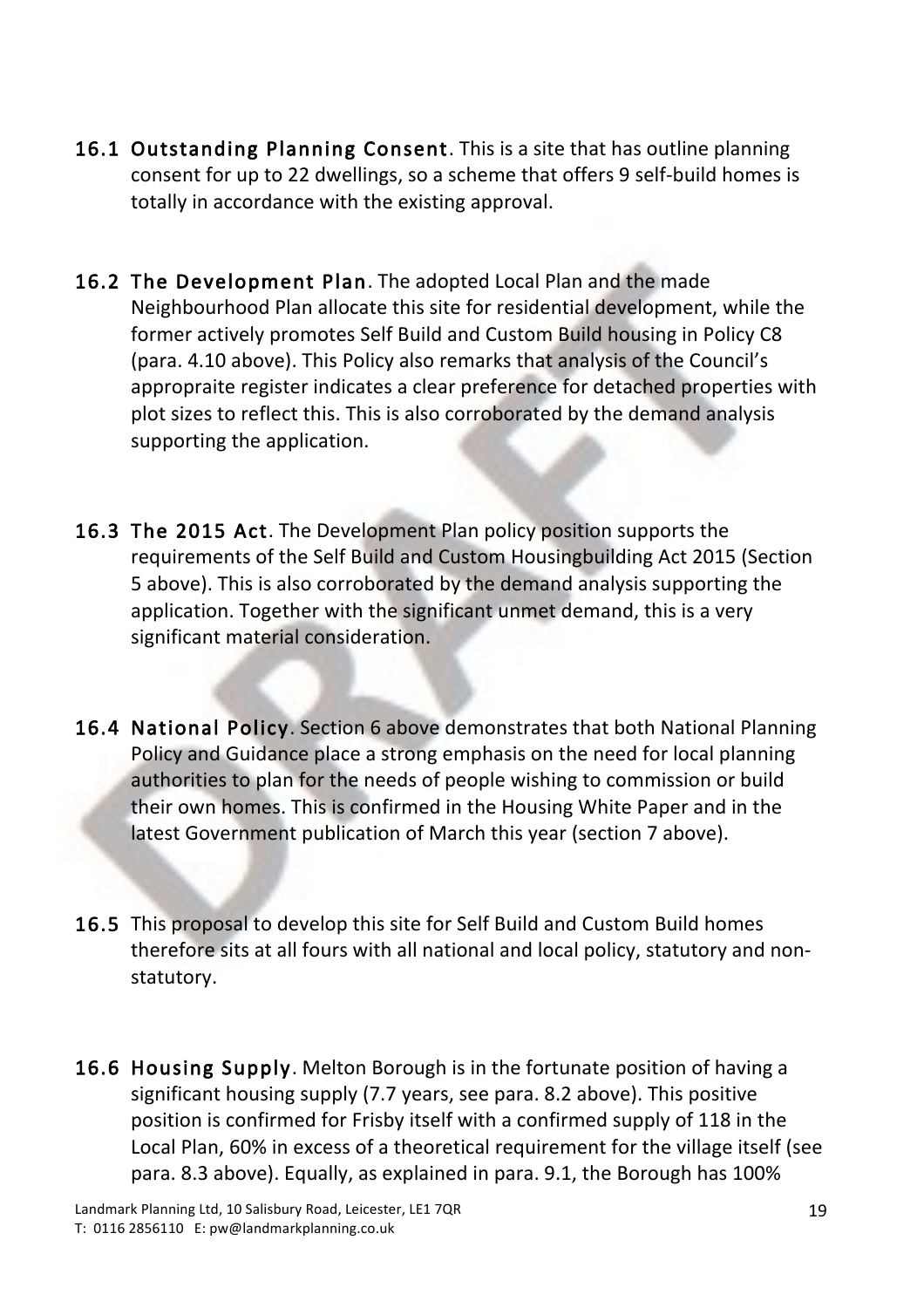satisfied the National Housing Delivery Test for the last three years.

- 16.7 Self & Custom build Demand & Supply. Section 10 of this Statement outlines the current position in the Borough in relation to the supply and demand for Self Build and Custom Build housing. The figures that are available for supply of suitable plots indicate a total paucity of provision. This effectively argues for urgent action to satisfy the known need and requirement, which is predominantly for detached properties of 4 / 5 bedrooms. And this site, with an extant consent for housing is in the rare position of not only being suitable, but also having a willing developer. The proposal, therefore, should be permitted without unnecessary delay, consistent with NPPF Paragraph 59.
- 16.8 Supporting Technical Studies. As outline consent has already been secured, the framework of technical issues in relation to all the other material planning considerations (from drainage and transport to archaeology and ecology) have already been resolved. Nevertheless a significant number of matters, particularly in relation to flooding, drainage and highways, remain conditioned and important to resolve, especially as two Reserved Matters submissions are contained within this proposal.
- 16.9 The flooding and drainage issues excited significant concern at the outline stage (from nearby residents), although not statutory consultees. The six conditions pertaining to these issues are now submitted for discharge. This is parallel to the S73 revisions now proposed and the submission of the Reserved Matters applications for the first two plots.
- 16.10 Additionally, approval is also sought to discharge the two highway conditions of the original outline approval (16/00740/ OUT). The information supplied clearly demonstrates that a technically safe and appropriate scheme can be achieved to allow this development to proceed.
- 16.11 Design and Layout. This proposal is accompanied by a substantial amount of information that demonstrates that a high quality scheme, which adapts to and respects the context is proposed. This Planning Statement should be read in conjunction with the accompanying Design and Access Statement (DAS).